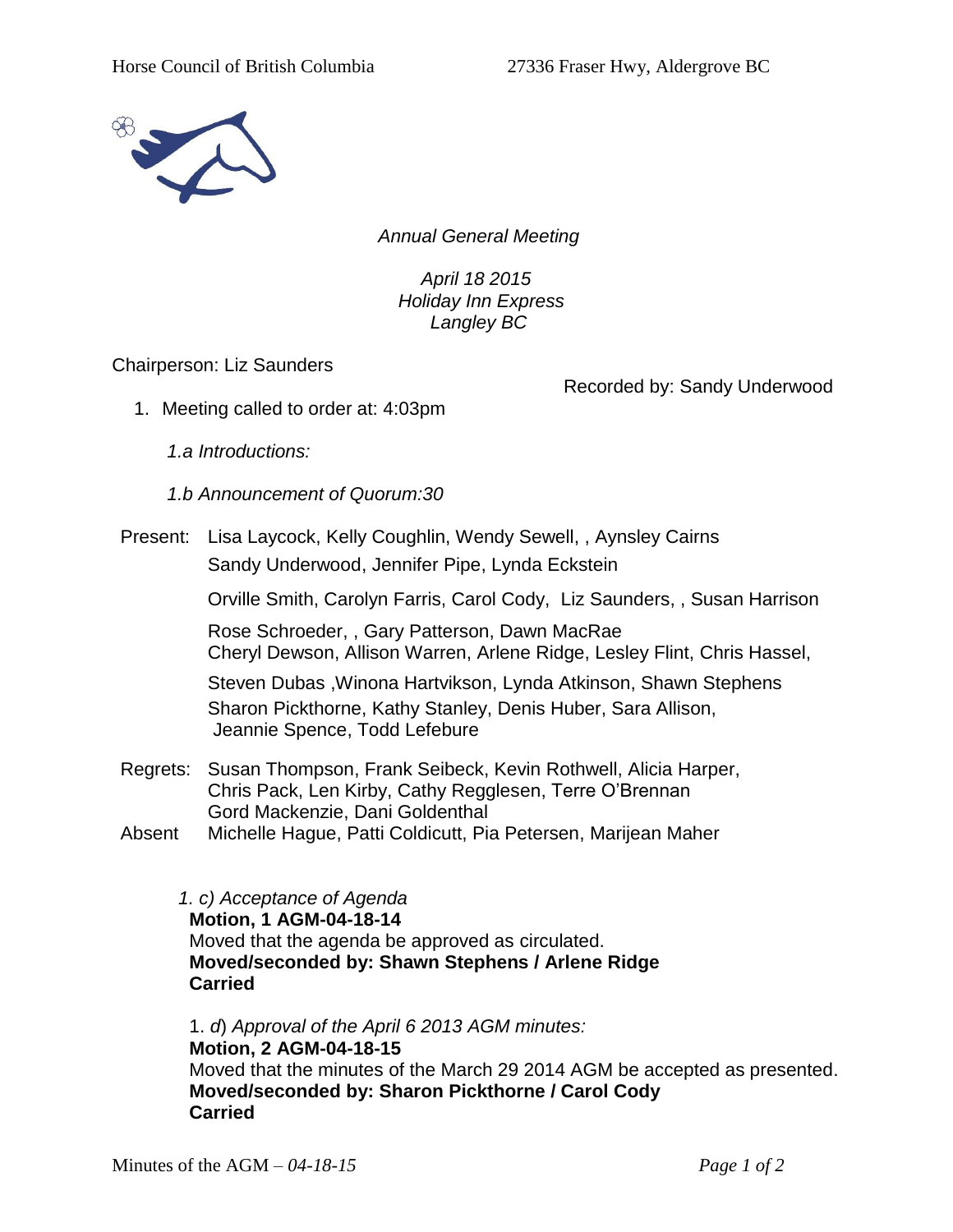## **2. Treasurers' Report**

*2. a) Report on audited Financial Statement* Carolyn explained the audited statement and reported the budget is right on target.

## **Motion, 3 AGM-04-18-15**

Motion to receive the 2014 audited Financial Statements for HCBC **Moved/seconded by: Sharon Pickthorne/Orville Smith Carried**

*2. b) Appointment of auditor*

## **Motion, 4 AGM-04-18-15**

Moved that Webster and Associates be appointed auditor for HCBC for 2015 **Moved/seconded by: Carolyn Farris / Gary Paterson Carried**

Even though the committee is very happy with the current auditor and receives a very reasonable rate from them, to ensure do due diligence the Finance Committee will review this at the August meeting and will go out for tender if needed.

## **3. 2014 Year in Review**

**4.** A slide show presentation was given of 2014 year in review

**Motion to adjourn Gary Paterson Meeting Adjourned at: 4:36**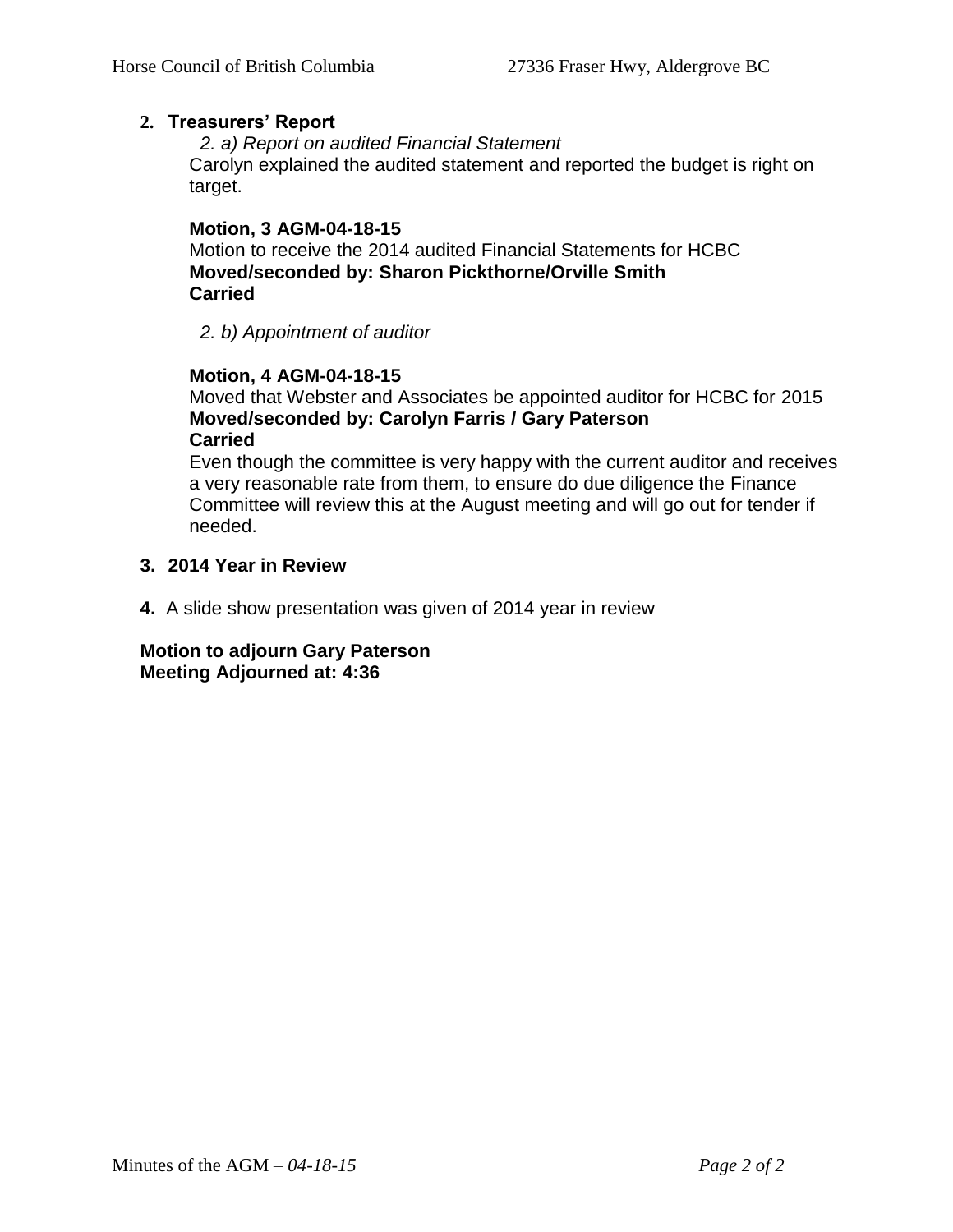## **Financial Statements**

Year Ended December 31, 2014



 $\mathcal{P}^{\mathcal{P}^{\mathcal{P}^{\mathcal{P}}}}$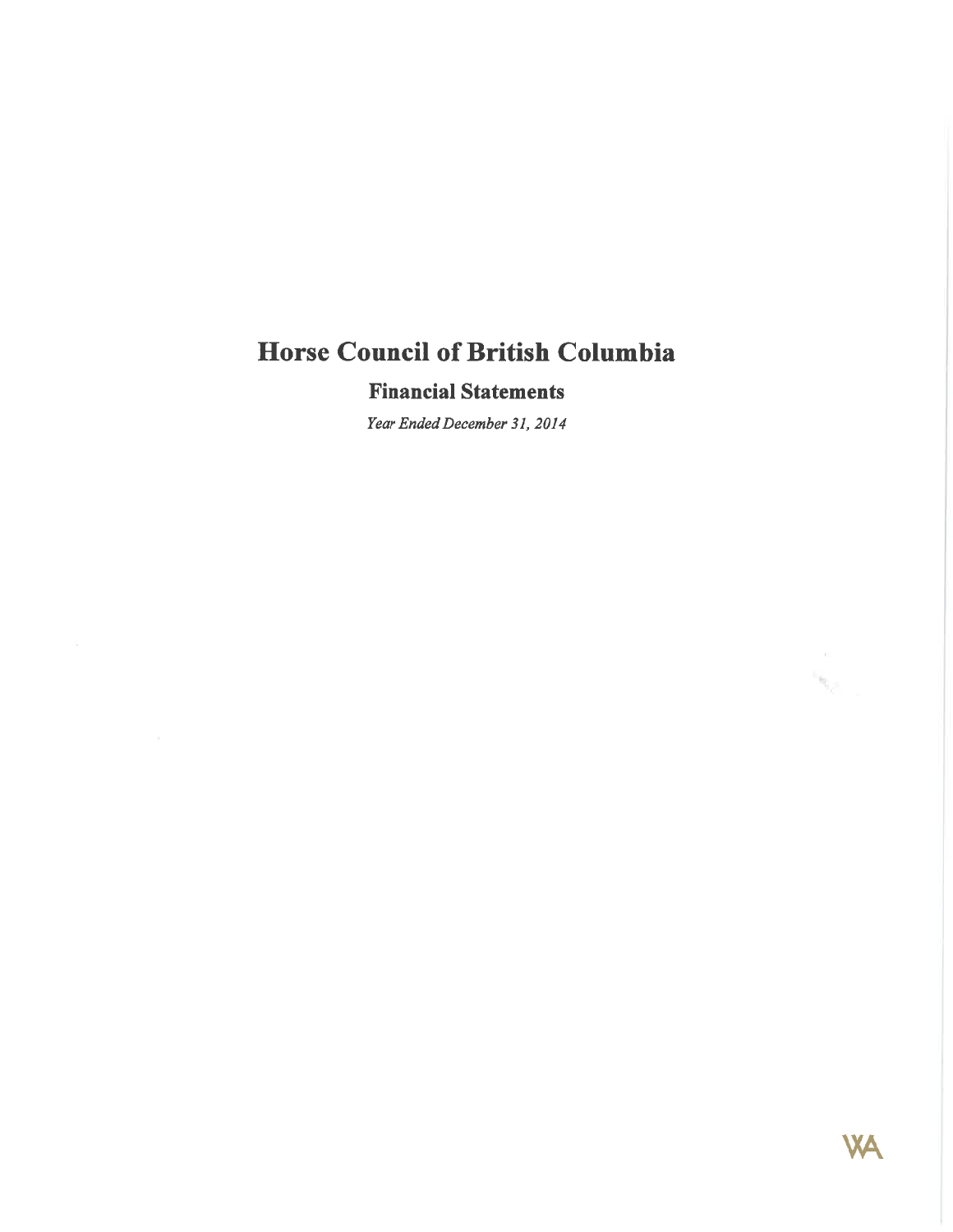# **Index to Financial Statements**

Year Ended December 31, 2014

|                                                       | Page              |
|-------------------------------------------------------|-------------------|
| <b>INDEPENDENT AUDITOR'S REPORT</b>                   | $1 - 2$           |
| <b>FINANCIAL STATEMENTS</b>                           |                   |
| <b>Statement of Financial Position</b>                | 3                 |
| <b>Statement of Operations</b>                        | 4                 |
| Statement of Changes in Net Assets                    | 5                 |
| V)<br><b>Statement of Cash Flows</b>                  | 6                 |
| <b>Notes to Financial Statements</b>                  | $7 - 11$          |
| Schedule of General Revenue and Expenses (Schedule 1) | $12 \overline{ }$ |
| Schedule of Reallocated Expenses (Schedule 2)         | 13                |

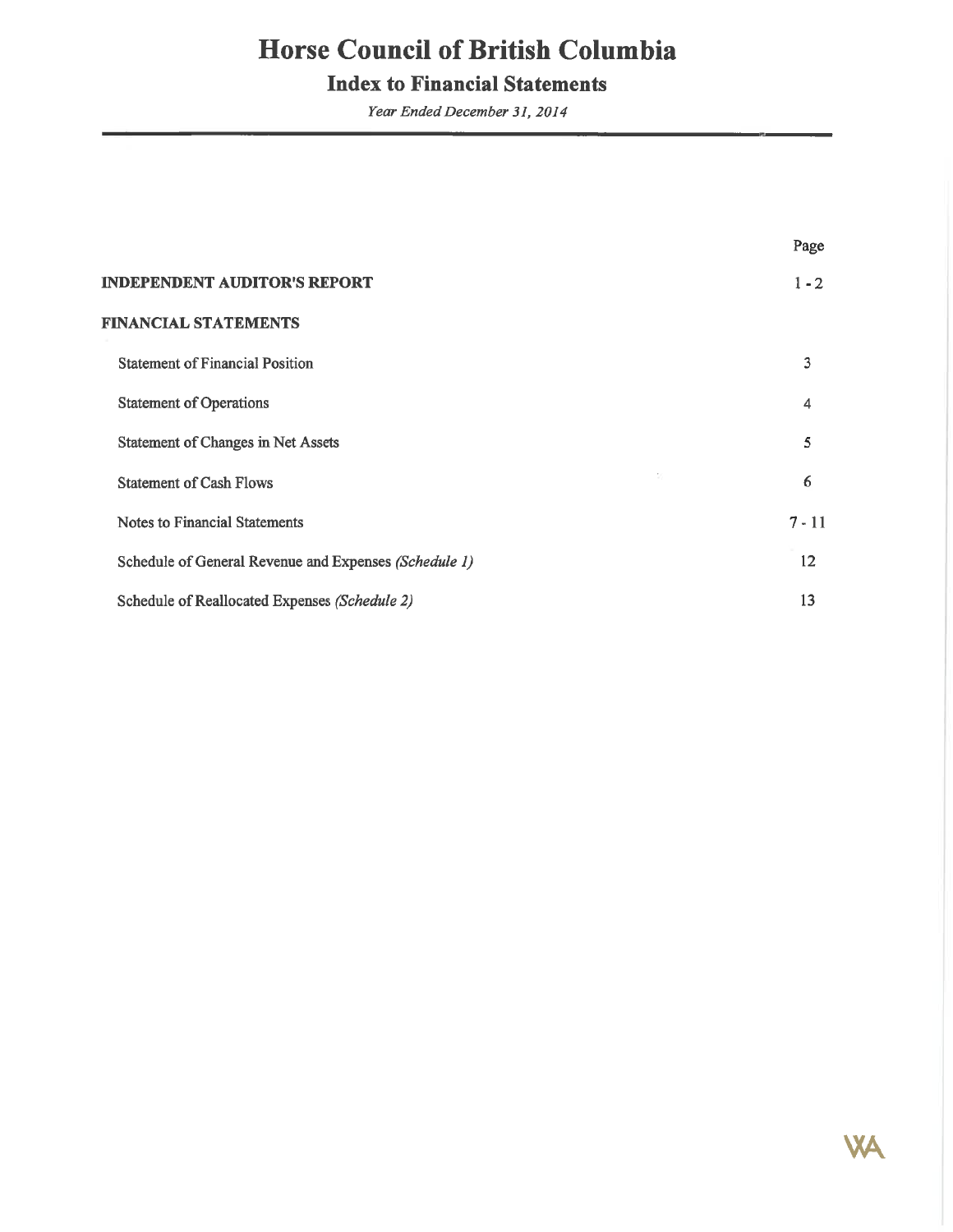



Scott F. Webster, C.G.A. Inc. - Certified General Accountant

301 - 2955 Gladwin Road, Abbotsford, B.C. V2T 5T4 Telephone: 604-853-6122 Fax: 604-853-3189

## **INDEPENDENT AUDITOR'S REPORT**

## To the Members of Horse Council of British Columbia

I have audited the accompanying financial statements of Horse Council of British Columbia, which comprise the statement of financial position as at December 31, 2014 and the statements of operations, changes in net assets and cash flows for the year then ended, and a summary of significant accounting policies and other explanatory information.

## Management's Responsibility for the Financial Statements

Management is responsible for the preparation and fair presentation of these financial statements in accordance with Canadian accounting standards for not-for-profit organizations, and for such internal control as management determines is necessary to enable the preparation of financial statements that are free from material misstatement, whether due to fraud or error.

### **Auditor's Responsibility**

My responsibility is to express an opinion on these financial statements based on my audit. I conducted my audit in accordance with Canadian generally accepted auditing standards. Those standards require that I comply with ethical requirements and plan and perform the audit to obtain reasonable assurance about whether the financial statements are free from material misstatement.

An audit involves performing procedures to obtain audit evidence about the amounts and disclosures in the financial statements. The procedures selected depend on the auditor's judgment, including the assessment of the risks of material misstatement of the financial statements, whether due to fraud or error. In making those risk assessments, the auditor considers internal control relevant to the entity's preparation and fair presentation of the financial statements in order to design audit procedures that are appropriate in the circumstances, but not for the purpose of expressing an opinion on the effectiveness of the entity's internal control. An audit also includes evaluating the appropriateness of accounting policies used and the reasonableness of accounting estimates made by management, as well as evaluating the overall presentation of the financial statements.

I believe that the audit evidence I have obtained is sufficient and appropriate to provide a basis for my audit opinion.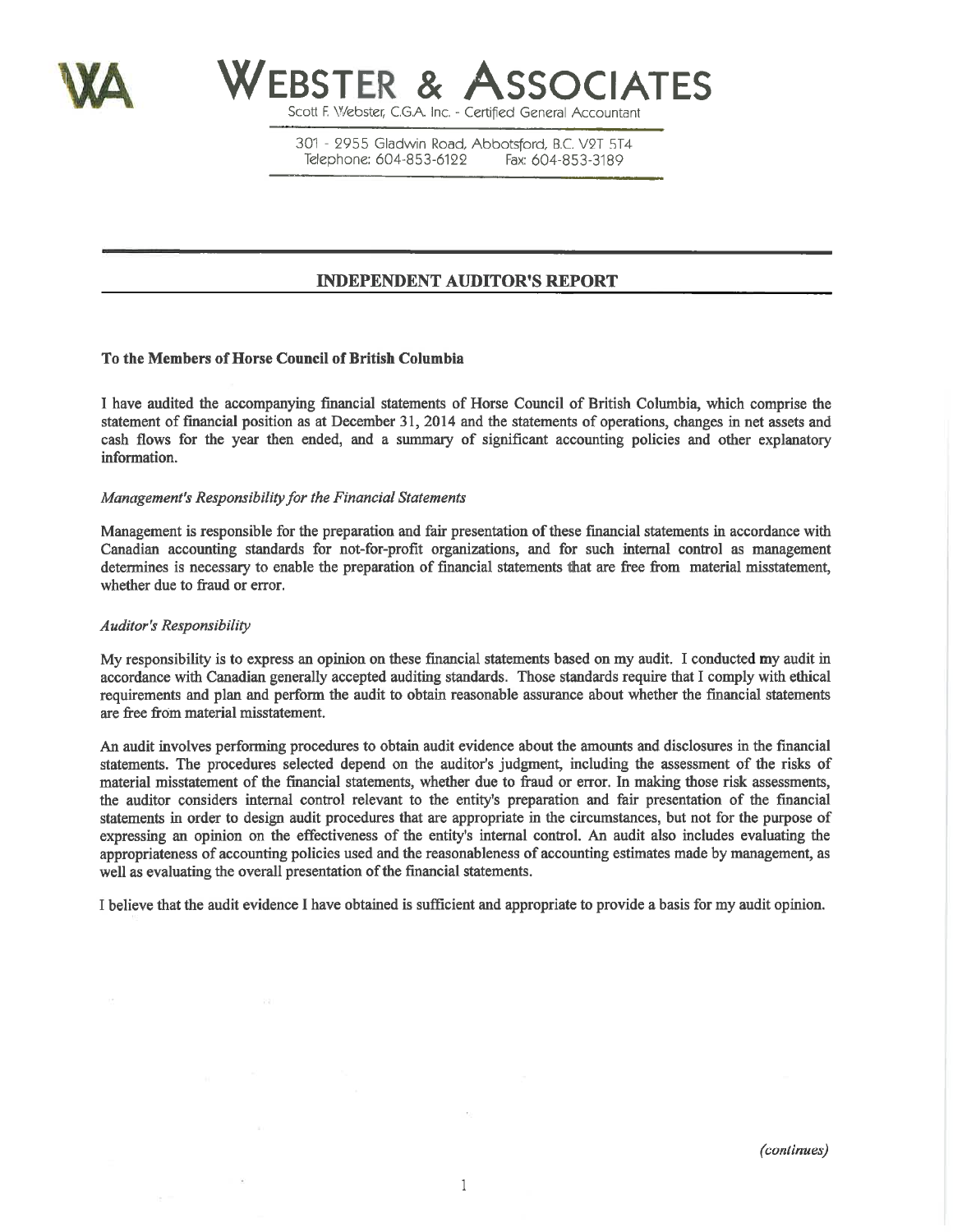Independent Auditor's Report to the Members of Horse Council of British Columbia (continued)

## Opinion

In my opinion, the financial statements present fairly, in all material respects, the financial position of Horse Council of British Columbia as at December 31, 2014 and the results of its operations and its cash flows for the year then ended in accordance with Canadian accounting standards for not-for-profit organizations. As required by the Society Act, British Columbia, I report that, in my opinion, these principles have been applied, after retroactive adjustment for the error described in *Note 3*, on a basis consistent with that of the preceding year.

absolo & Posociator

Abbotsford, British Columbia March 19, 2015

CERTIFIED GENERAL ACCOUNTANT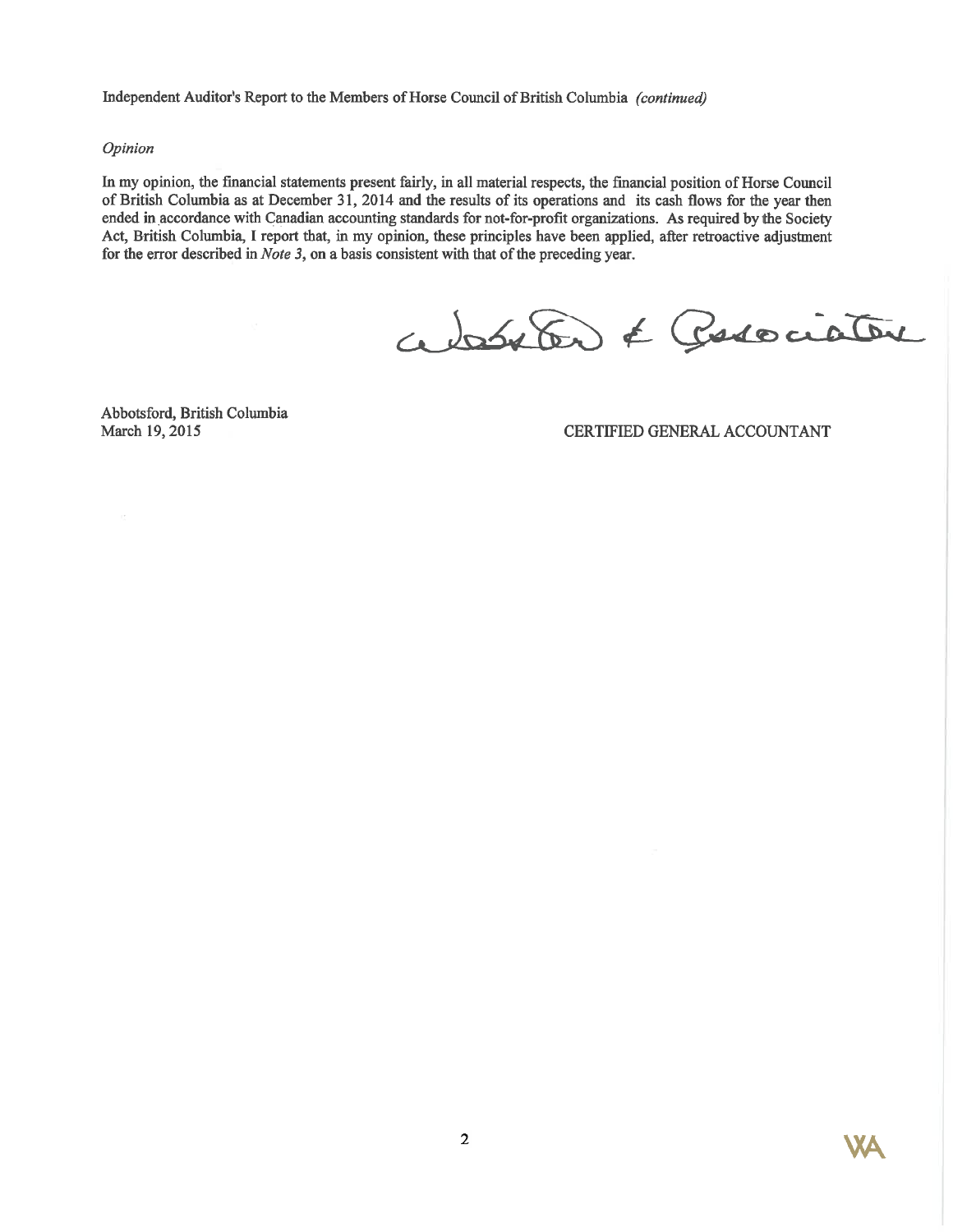# **Statement of Financial Position**

December 31, 2014

|                                                   |    | 2014      |    | 2013      |
|---------------------------------------------------|----|-----------|----|-----------|
| <b>Assets</b>                                     |    |           |    |           |
| <b>Current</b>                                    |    |           |    |           |
| Cash (Note 4)                                     | \$ | 338,788   | \$ | 545,379   |
| Term deposit (Note 5)                             |    | 441,632   |    | 432,537   |
| Accounts receivable (Note 6)                      |    | 3,245     |    | 1,497     |
| Inventory                                         |    | 21,680    |    | 19,271    |
| Prepaid expenses                                  |    | 8,057     |    | 6,800     |
|                                                   |    | 813,402   |    | 1,005,484 |
| Tangible capital assets (Note 7)                  |    | 1,424,094 |    | 1,445,021 |
|                                                   | S. | 2,237,496 | \$ | 2,450,505 |
| <b>Liabilities</b>                                |    |           |    |           |
| <b>Current</b>                                    |    |           |    |           |
| Accounts payable and accrued liabilities (Note 8) | \$ | 129,155   | S. | 117,694   |
| Goods and services tax payable                    |    | 12,981    |    | 7,885     |
| Zone liability (Note 9)                           |    | 38,290    |    | 35,202    |
| Deferred revenue and restricted amounts (Note 10) |    | 413,200   |    | 414,122   |
| Current portion of long term debt (Note 11)       |    | 29,330    |    | 22,649    |
|                                                   |    | 622,956   |    | 597,552   |
| Long term debt (Note 11)                          |    | 464,568   |    | 632,651   |
|                                                   |    | 1,087,524 |    | 1,230,203 |
| <b>Net Assets</b>                                 |    |           |    |           |
| Unrestricted                                      |    | 219,776   |    | 430,582   |
| Equity in capital assets                          |    | 930,196   |    | 789,720   |
|                                                   |    | 1,149,972 |    | 1,220,302 |
|                                                   | S  | 2,237,496 | \$ | 2,450,505 |

**Commitments** (Note 12)

On behalf of the Board

 $\overline{\mathbf{d}}$ Director ğ, Director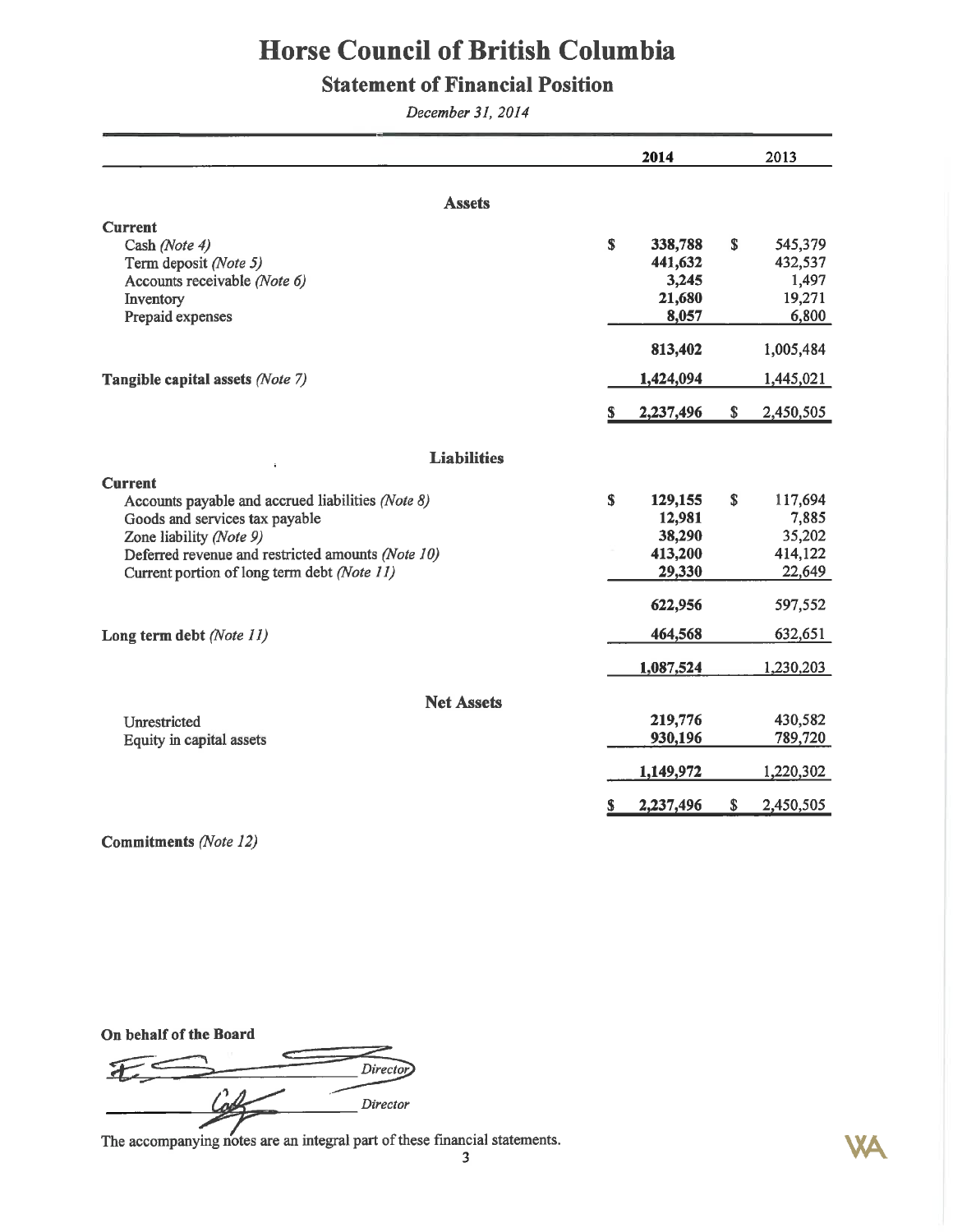# **Statement of Operations**

Year Ended December 31, 2014

|                                              |                  | <b>Budget</b><br>(Unaudited)<br>2014 |    | 2014             |    | 2013                |
|----------------------------------------------|------------------|--------------------------------------|----|------------------|----|---------------------|
|                                              |                  |                                      |    |                  |    |                     |
| <b>Revenue</b>                               | $\boldsymbol{s}$ |                                      | S  |                  | S  |                     |
| <b>Building</b><br>Coaching                  |                  | 104,480<br>40,300                    |    | 55,108           |    | 37,988<br>20,950    |
| Competition                                  |                  | 62,000                               |    | 20,826<br>65,927 |    |                     |
| General(Schedule 1)                          |                  | 1,510,265                            |    | 1,336,050        |    | 52,518<br>1,309,743 |
| Industry                                     |                  | 53,000                               |    | 28,782           |    | 29,332              |
| Marketing                                    |                  |                                      |    | 8,746            |    | 9,127               |
| Recreation                                   |                  |                                      |    | 1,885            |    | 1,355               |
| <b>Sales</b>                                 |                  | 51,500                               |    | 34,965           |    | 35,979              |
|                                              |                  |                                      |    |                  |    |                     |
|                                              |                  | 1,821,545                            |    | 1,552,289        |    | 1,496,992           |
| <b>Expenses</b>                              |                  |                                      |    |                  |    |                     |
| Administration                               |                  | 274,750                              |    | 275,960          |    | 272,385             |
| <b>Board of directors</b>                    |                  | 44,900                               |    | 36,276           |    | 31,174              |
| <b>Building operating</b>                    |                  | 101,822                              |    | 95,711           |    | 50,314              |
| Coaching                                     |                  | 60,400                               |    | 19,957           |    | 30,046              |
| Competition                                  |                  | 62,000                               |    | 77,291           |    | 38,901              |
| Cost of sales                                |                  | 35,000                               |    | 30,711           |    | 30,749              |
| General(Schedule 1)                          |                  | 534,500                              |    | 471,249          |    | 415,424             |
| Industry                                     |                  | 103,000                              |    | 48,412           |    | 46,215              |
| Marketing                                    |                  | 45,000                               |    | 42,877           |    | 24,457              |
| Recreation                                   |                  | 30,000                               |    | 21,386           |    | 9,189               |
| Staff costs                                  |                  | 528,493                              |    | 502,789          |    | 458,926             |
|                                              |                  | 1,819,865                            |    | 1,622,619        |    | 1,407,780           |
| Excess (deficiency) of revenue over expenses | \$               | 1,680                                | \$ | (70, 330)        | \$ | 89,212              |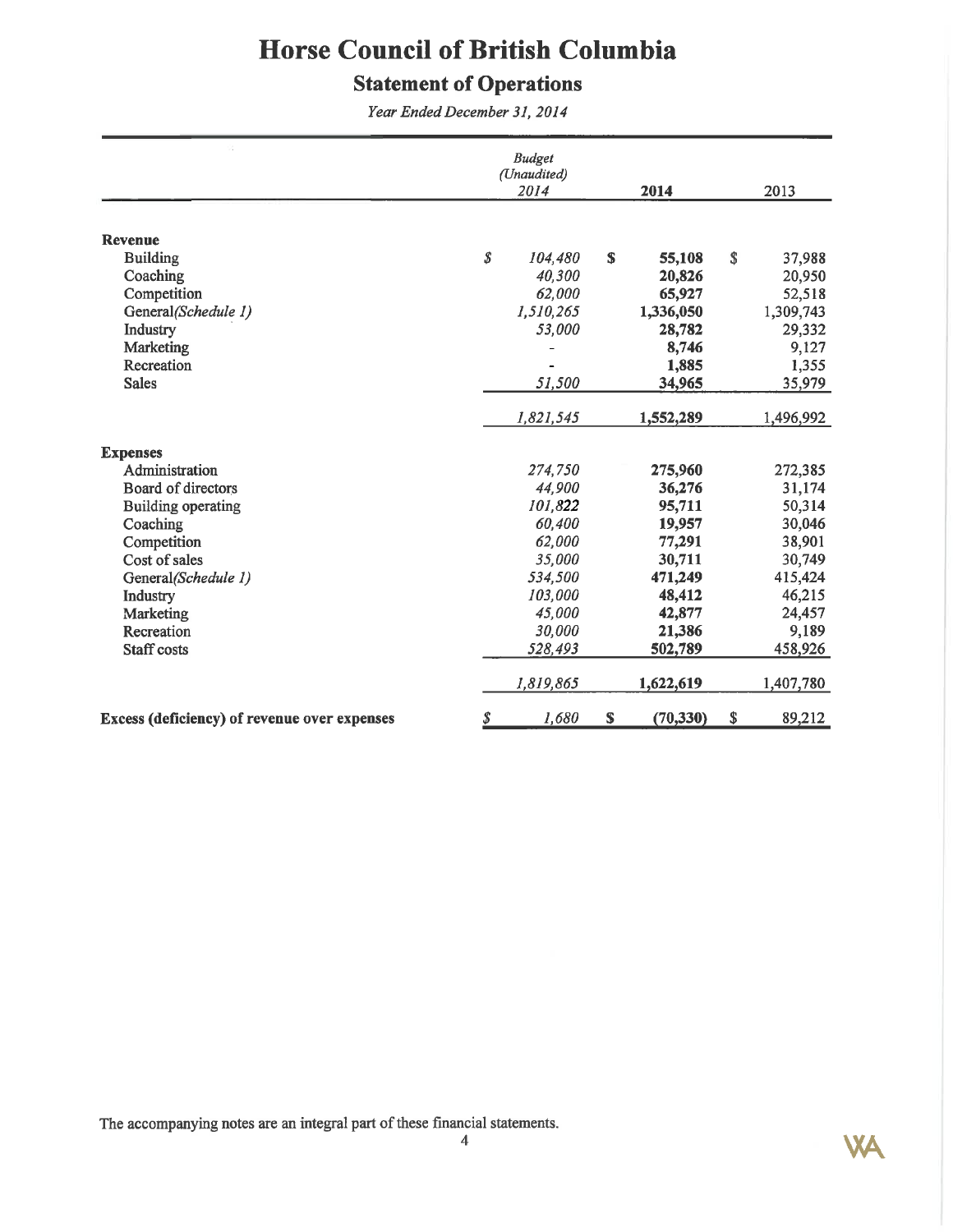# **Statement of Changes in Net Assets**

Year Ended December 31, 2014

|                                     |   | <b>Unrestricted</b> |   | <b>Equity in</b><br><b>Capital Assets</b> |    | 2014           | 2013                         |
|-------------------------------------|---|---------------------|---|-------------------------------------------|----|----------------|------------------------------|
| Net assets, beginning of year       | S | ¥.                  | S | $\blacksquare$                            | S  | ù,             | \$<br>×,                     |
| As previously reported              |   | 450,142             |   | 789,720                                   |    | 1,239,862      | 1,131,090                    |
| Prior period adjustment (Note 3)    |   | (19, 560)           |   | ۰                                         |    | (19, 560)      |                              |
| As restated                         |   | 430,582             |   | 789,720                                   |    | 1,220,302      | 1,131,090                    |
| Deficiency of revenue over expenses |   | (29, 302)           |   | (41,028)                                  |    | (70, 330)      | 89,212                       |
| Purchase of tangible capital assets |   | (20, 100)           |   | 20,100                                    |    | ٠              | $\blacksquare$               |
| Repayment of long term debt         |   | (161, 404)          |   | 161,404                                   |    | $\blacksquare$ | $\qquad \qquad \blacksquare$ |
| Net assets, end of year             |   | 219,776 \$          |   | 930,196                                   | \$ | 1,149,972      | 1,220,302                    |

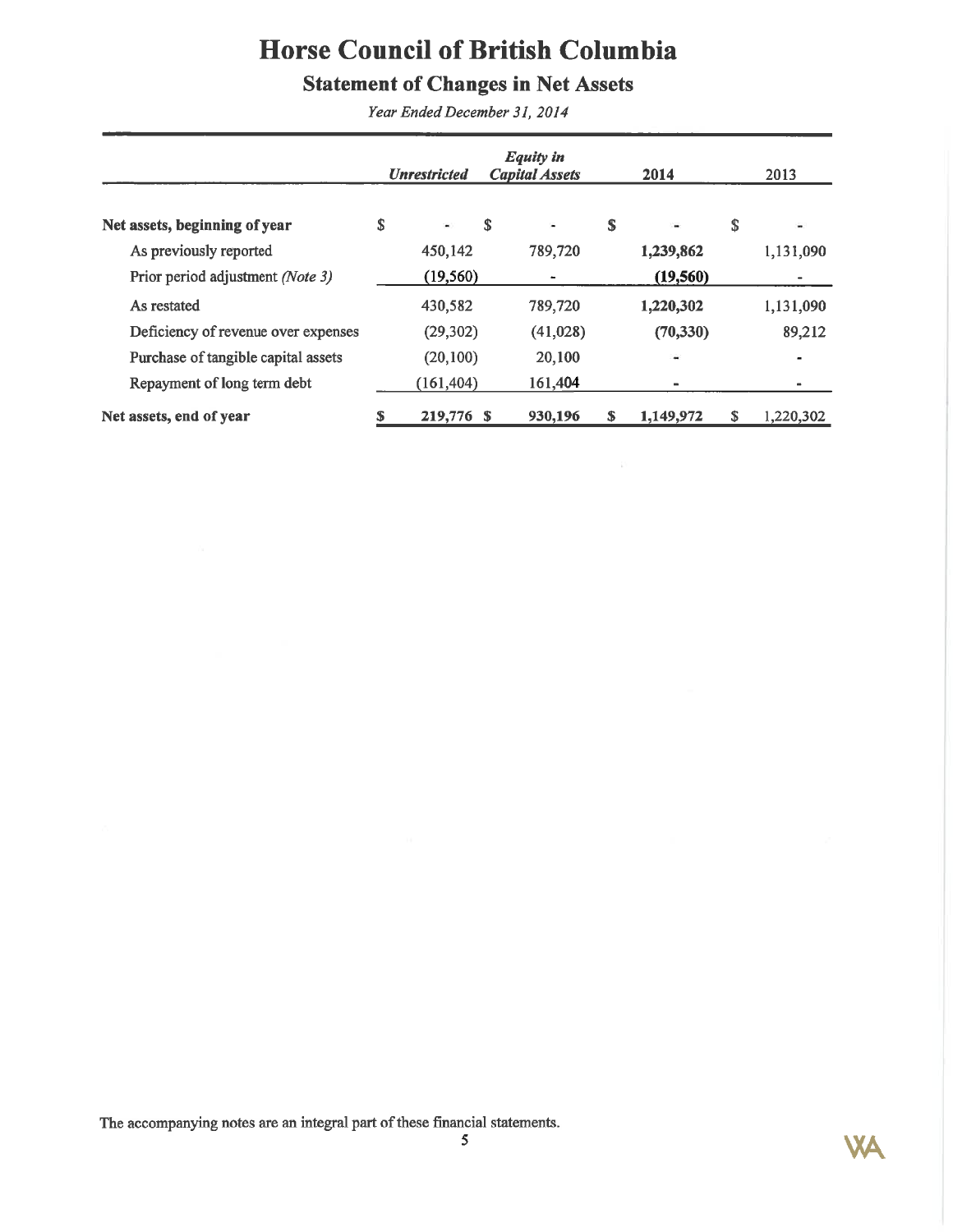# **Statement of Cash Flows**

Year Ended December 31, 2014

|                                                                                                          |             | 2014               | 2013                     |
|----------------------------------------------------------------------------------------------------------|-------------|--------------------|--------------------------|
|                                                                                                          |             |                    |                          |
| <b>Operating activities</b><br>Excess (deficiency) of revenue over expenses<br>Items not affecting cash: | $\mathbf S$ | (70, 330)          | \$<br>89,212             |
| Amortization of tangible capital assets<br>Loss on disposal of tangible capital assets                   |             | 36,949<br>4,079    | 36,933                   |
|                                                                                                          |             | (29, 302)          | 126,145                  |
| Changes in non-cash working capital:<br>Accounts receivable                                              |             | (1,748)            | 458                      |
| Inventory                                                                                                |             | (2,409)            | 12,848                   |
| Prepaid expenses                                                                                         |             | (1,257)            | 10,384                   |
| Accounts payable and accrued liabilities                                                                 |             | 11,460             | 35,098                   |
| Goods and services tax payable                                                                           |             | 5,096              | (22, 259)                |
| Zone liability                                                                                           |             | 3,088              | (5,266)                  |
| Deferred revenue and restricted amounts                                                                  |             | (922)              | 38,752                   |
|                                                                                                          |             | 13,308             | 70,015                   |
| Cash flow from (used by) operating activities                                                            |             | (15,994)           | 196,160                  |
| <b>Investing activity</b><br>Purchase of tangible capital assets                                         |             | (20,100)           | (1,465,050)              |
|                                                                                                          |             |                    |                          |
| Cash flow used by investing activity                                                                     |             | (20, 100)          | (1,465,050)              |
| <b>Financing activities</b>                                                                              |             |                    |                          |
| Proceeds from long term debt                                                                             |             |                    | 670,000                  |
| Repayment of long term debt                                                                              |             | (161, 402)         | (14,700)                 |
| Cash flow from (used by) financing activities                                                            |             | (161, 402)         | 655,300                  |
| Decrease in cash flow                                                                                    |             | (197, 496)         | (613, 590)               |
| Cash, beginning of year                                                                                  |             | 977,916            | 1,591,506                |
| Cash, end of year                                                                                        | \$          | 780,420            | \$<br>977,916            |
| Cash flows supplementary information                                                                     |             |                    |                          |
| Interest received                                                                                        | S           | 11,404             | \$<br>5,609              |
| Interest paid                                                                                            | \$          | 21,697             | \$<br>21,651             |
| Income taxes paid                                                                                        | \$          |                    | \$<br>٠                  |
| Cash consists of:                                                                                        |             |                    |                          |
| Cash<br>Term deposit                                                                                     | \$          | 338,788<br>441,632 | \$<br>545,379<br>432,537 |
|                                                                                                          | \$          | 780,420            | \$<br>977,916            |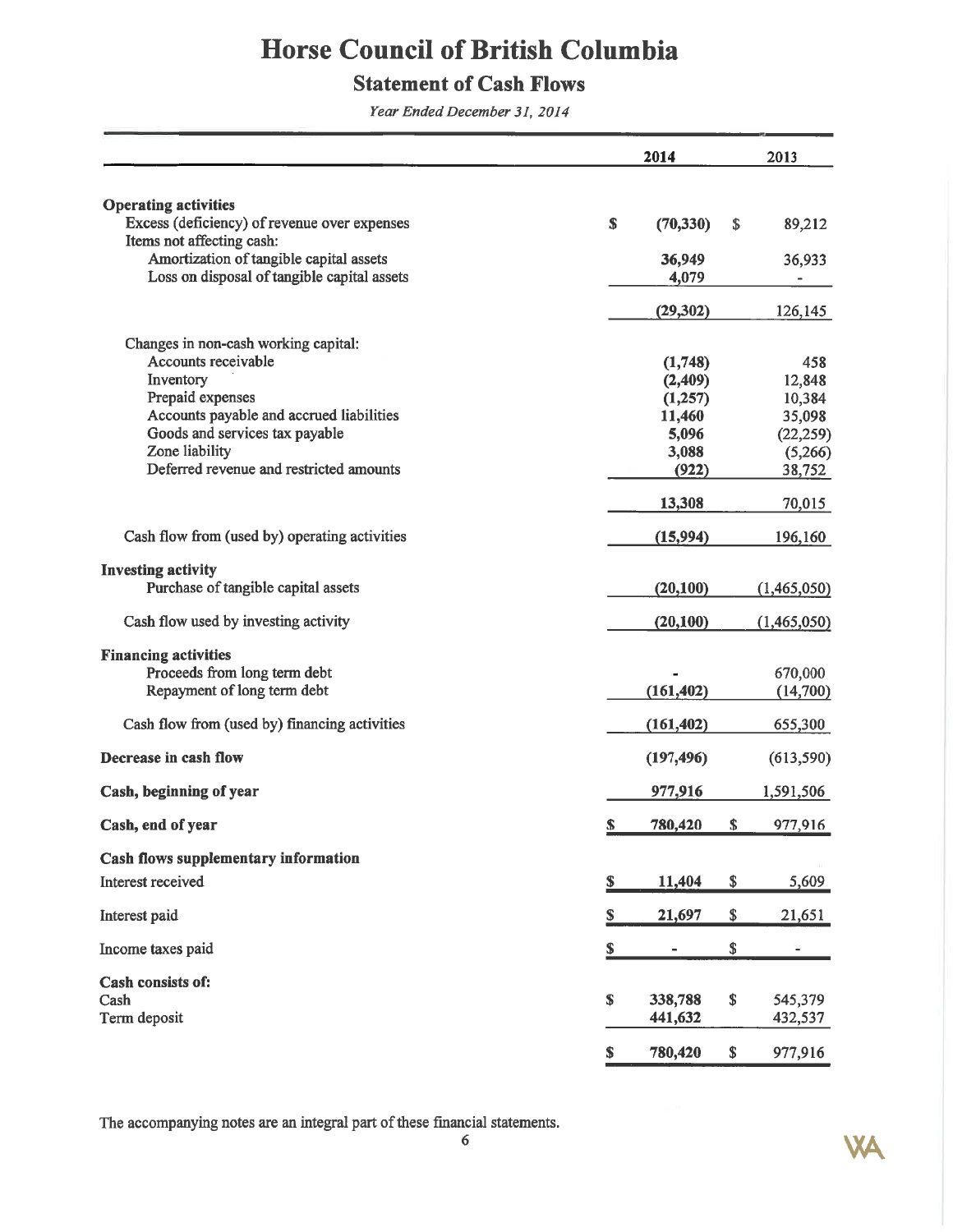## **Notes to Financial Statements**

Year Ended December 31, 2014

#### 1. **Description of operations**

The Society provides programs and financial support to various equestrian groups and societies in the province of British Columbia. The Society is incorporated under the Society Act of British Columbia. The Society is exempt from income taxes under paragraph 149(1) of the Income Tax Act, Canada.

#### $2.$ Summary of significant accounting policies

## Basis of presentation

The financial statements were prepared in accordance with Canadian accounting standards for not-for-profit organizations (ASNFPO).

The Society records its revenue and expenses on a functional basis. Accordingly, expenses are allocated to various reporting categories based on logical functional relationships. Because of this allocation, the Society has prepared an additional schedule (Schedule 2) that reallocates the expenses by major expense category rather than function.

## Revenue recognition

The Society follows the deferral method of accounting for contributions. Restricted contributions are recognized as revenue of the year in which the related expenses are incurred. Unrestricted contributions are recognized as revenue when received or when receivable, if the amount to be received can be reasonably estimated and collection is reasonably assured.

#### Inventory

Inventory is valued at the lower of cost and net realizable value.

### Tangible capital assets

Tangible capital assets are stated at cost less accumulated amortization. Tangible capital assets are amortized over their estimated useful lives at the following rates and methods:

| <b>Building</b>               | 4%         | declining balance method |
|-------------------------------|------------|--------------------------|
| Computer equipment            | 30%        | declining balance method |
| Computer software             | 25%        | straight-line method     |
| <b>Furniture and fixtures</b> | <b>20%</b> | declining balance method |
|                               |            |                          |

### Measurement uncertainty

The preparation of financial statements in conformity with Canadian generally accepted accounting principles requires management to make estimates and assumptions that affect the reported amount of assets and liabilities, disclosure of contingent assets and liabilities at the date of the financial statements and the reported amounts of revenues and expenses during the period. Such estimates include providing for amortization of capital assets, estimating the deferred portion of revenue received and estimating the unexpended portion of restricted revenue. Actual results could differ from these estimates.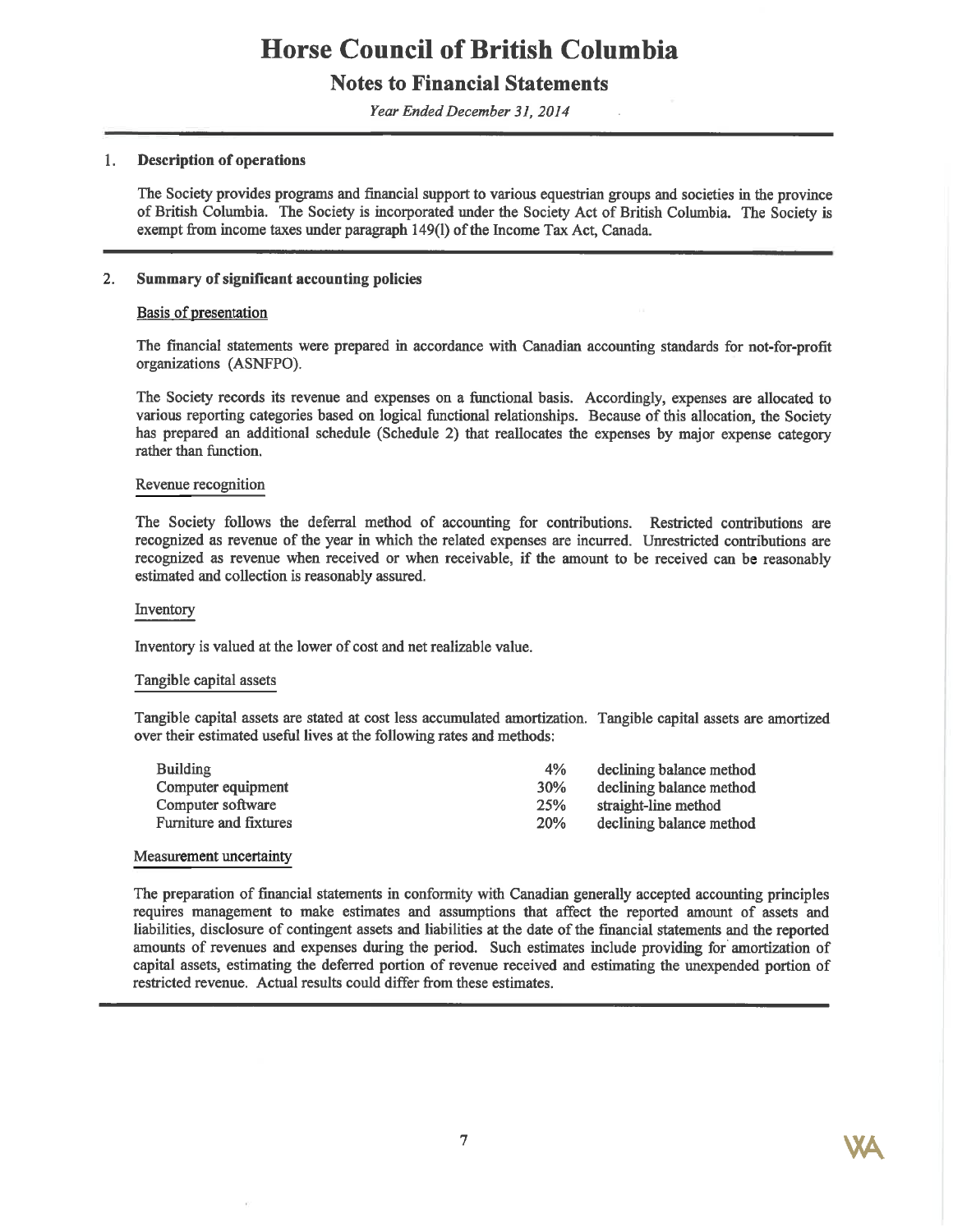## **Notes to Financial Statements**

Year Ended December 31, 2014

#### $3<sub>1</sub>$ Prior period adjustment

The prior year's financial results have been adjusted to increase the optional insurance liability and members optional insurance expense by \$ 19,560 that was inadvertently missed. The current year's unrestricted surplus carried forward and optional insurance expense are also reduced by this same amount to reflect the effect of the error on the current year.

#### 4. Cash

6.

As of December 31, 2014, cash includes no externally restricted funds, no gaming funds, and no internally restricted funds (December 31, 2013 - nil, \$303 and nil respectively).

#### 5. **Term deposit**

|                                                                                   |    | 2014         | 2013               |
|-----------------------------------------------------------------------------------|----|--------------|--------------------|
| Guaranteed investment certificate, interest at 3.05%, maturing<br>October 7, 2015 | S  | 441,632      | \$<br>432,537      |
| <b>Accounts receivable</b>                                                        |    |              |                    |
|                                                                                   |    | 2014         | 2013               |
| Accrued interest<br>Other                                                         | \$ | 3,137<br>108 | \$<br>1,158<br>339 |
|                                                                                   | S  | 3,245        | \$<br>1,497        |

#### **Tangible capital assets** 7.

|                                                                                                     | Cost                                                   |      | Accumulated<br>amortization               |    | 2014<br>Net book<br>value                   |    | 2013<br>Net book<br>value                    |
|-----------------------------------------------------------------------------------------------------|--------------------------------------------------------|------|-------------------------------------------|----|---------------------------------------------|----|----------------------------------------------|
| Land<br><b>Building</b><br>Computer equipment<br>Computer software<br><b>Furniture and fixtures</b> | \$<br>722,422<br>725,959<br>14,813<br>11,353<br>40,471 | - \$ | ÷.<br>56,915<br>9,732<br>11,260<br>13.017 | S  | 722,422<br>669,044<br>5,081<br>93<br>27,454 | -S | 722,422<br>696,921<br>8,201<br>124<br>17,353 |
|                                                                                                     | \$<br>1,515,018                                        | S    | 90,924                                    | -S | 1,424,094                                   | S  | 1,445,021                                    |

Several computers and office furnishings, having a net book value of \$4,079, were written off during the year, due to either replacement or reduced functionality.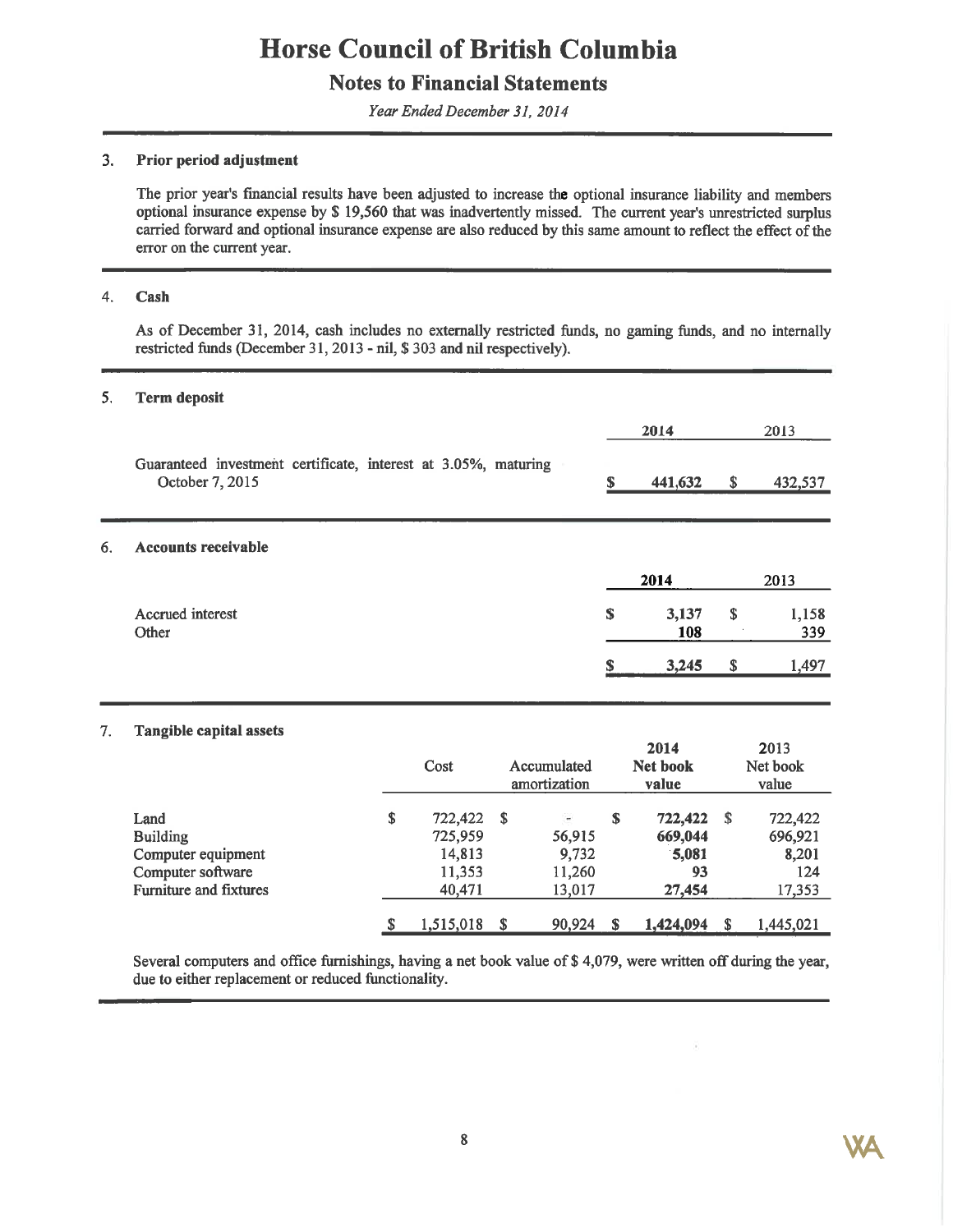## **Notes to Financial Statements**

Year Ended December 31, 2014

#### Accounts payable and accrued liabilities 8.

|                                                                                     |   | 2014                      |   | 2013                      |
|-------------------------------------------------------------------------------------|---|---------------------------|---|---------------------------|
| Trade accounts payable<br>Media partners liability<br>Payroll and employee benefits | S | 87,880<br>2.975<br>38,300 | S | 82,511<br>3,539<br>31,644 |
|                                                                                     |   | 129,155                   | S | 117,694                   |

#### $9<sub>1</sub>$ Zone liability

Zone liability is an accumulation of funds that is used for zone functions or programs, at the discretion of the zone executive. Funds not spent by year end are carried forward for the exclusive use of the respective zones.

### 10. Deferred revenue and restricted amounts

|     |                                                                                                                                                                                                                        |    | 2014                                |    | 2013                                 |
|-----|------------------------------------------------------------------------------------------------------------------------------------------------------------------------------------------------------------------------|----|-------------------------------------|----|--------------------------------------|
|     | <b>BC Trails Funds</b><br><b>Block funding</b><br>Equine Canada fees refundable to members<br>Rental deposit<br>Unearned membership fees                                                                               | S  | 1,456<br>13,801<br>2,271<br>395,672 | S. | 1,229<br>51,936<br>11,426<br>349,531 |
|     |                                                                                                                                                                                                                        | S  | 413,200                             | \$ | 414,122                              |
| 11. | Long term debt                                                                                                                                                                                                         |    | 2014                                |    | 2013                                 |
|     | Envision Credit Union loan bearing interest at 4.06% per annum,<br>repayable in monthly blended payments of \$4,070. The loan<br>matures on April 26, 2018 and is secured by first mortgage over<br>land and building. | \$ | 493,898                             | \$ | 655,300                              |
|     | Amounts payable within one year                                                                                                                                                                                        |    | (29, 330)                           |    | (22, 649)                            |
|     |                                                                                                                                                                                                                        | S  | 464,568                             | \$ | 632,651                              |

Principal repayment terms are approximately:

(continues)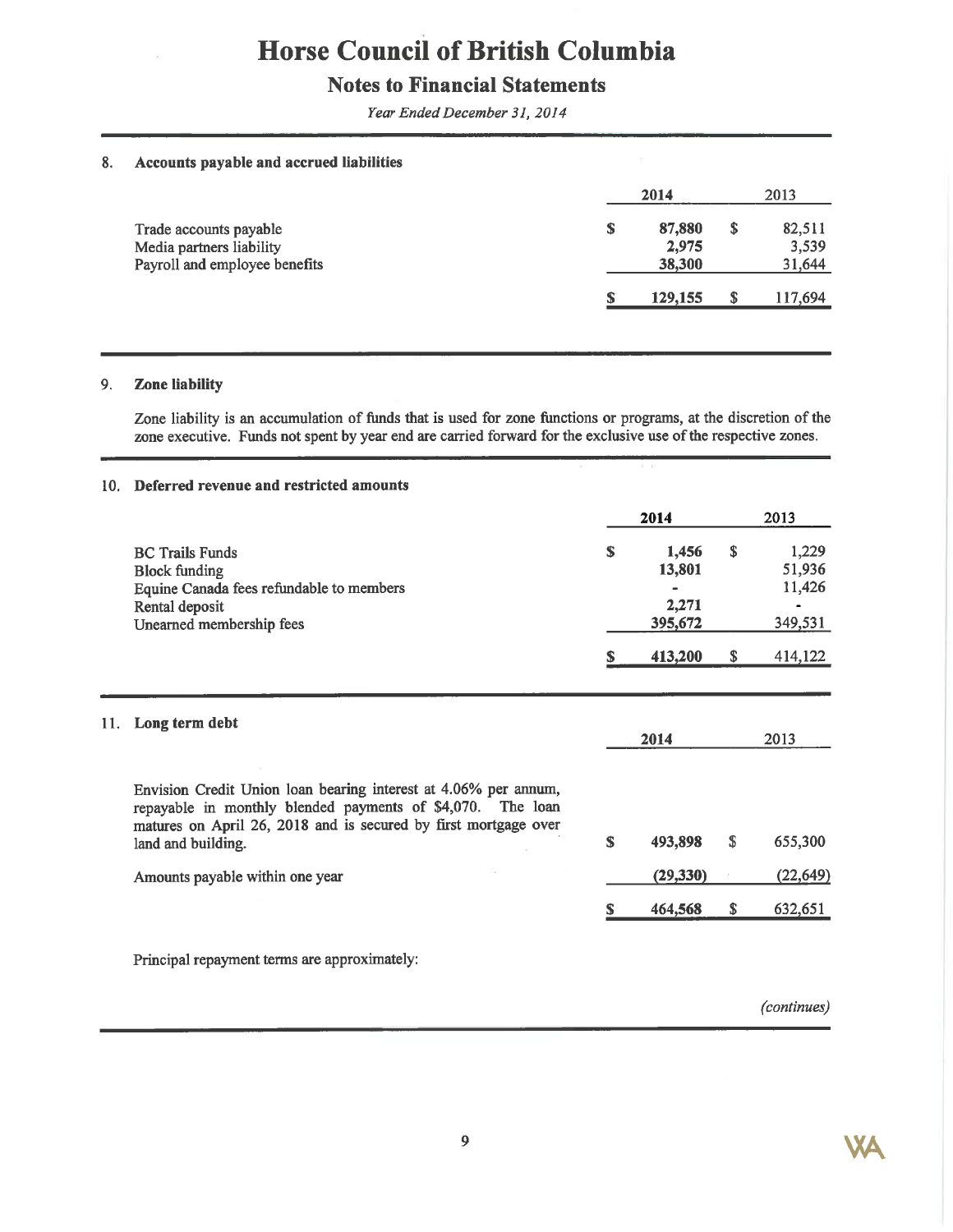## **Notes to Financial Statements**

| 11. Long term debt (continued) |      |              |  |
|--------------------------------|------|--------------|--|
|                                | 2015 | 29,329<br>\$ |  |
|                                | 2016 | 30,543       |  |
|                                | 2017 | 31,806       |  |
|                                | 2018 | 402,220      |  |
|                                |      | 493,898      |  |
|                                |      |              |  |

Year Ended December 31, 2014

The carrying amount of the secured land and buildings as of December 31, 2014 was \$1,319,466.

## 12. Commitments

The Society, as of December 31, 2014, was committed to two equipment leases (photocopier and mail machine). The photocopier lease extends to 2016 and the mail machine to 2018.

The Society is committed to annual lease payments as follows:

| \$<br>11,180<br>9,570<br>4,740 |
|--------------------------------|
| 2,370                          |
| 27,860<br>ጡ<br>- 13            |
|                                |

## 13. Subsequent event

The Board of the Society approved an employment benefit plan that matches employees' contributions to RRSPs based on a maximum of 3% of annual earnings. The plan commenced on January 1, 2015.

### 14. Related party transactions

The Society has a relationship with and a number of transactions annually with Equine Canada, which is the federal governing body for equestrian sport. In addition, some of the Society's directors are also directors of Equine Canada. The Society made expenditures of \$100 (\$989 - 2013) to and had revenue of \$2,941 (\$ 1,777 - 2013) from Equine Canada. In addition, the Society sets aside a levy of 10% of membership fees received. In 2014, this levy totalled \$93,669. As at December 31, 2014, there was \$1,408 (\$9,336 - 2013) owing to Equine Canada. Transactions are recorded at the exchange amount which approximates fair market value.

The Society has a month to month contract with a firm to provide a database service. The firm's owner is the son of a board member. During the year, the Society paid the firm \$36,374 (\$39,947 - 2013) for database and technical services. As at December 31, 2014, there was nil (nil - 2013) owing to this company. Transactions are recorded at the exchange amount which approximates fair market value.

In addition, there are two (four - 2013) directors of the Society that subcontract their coaching services to the Society. During the year, the Society paid the directors \$ 1,450 (\$3,054 - 2013). Transactions are recorded at the exchange amount which approximates fair market value.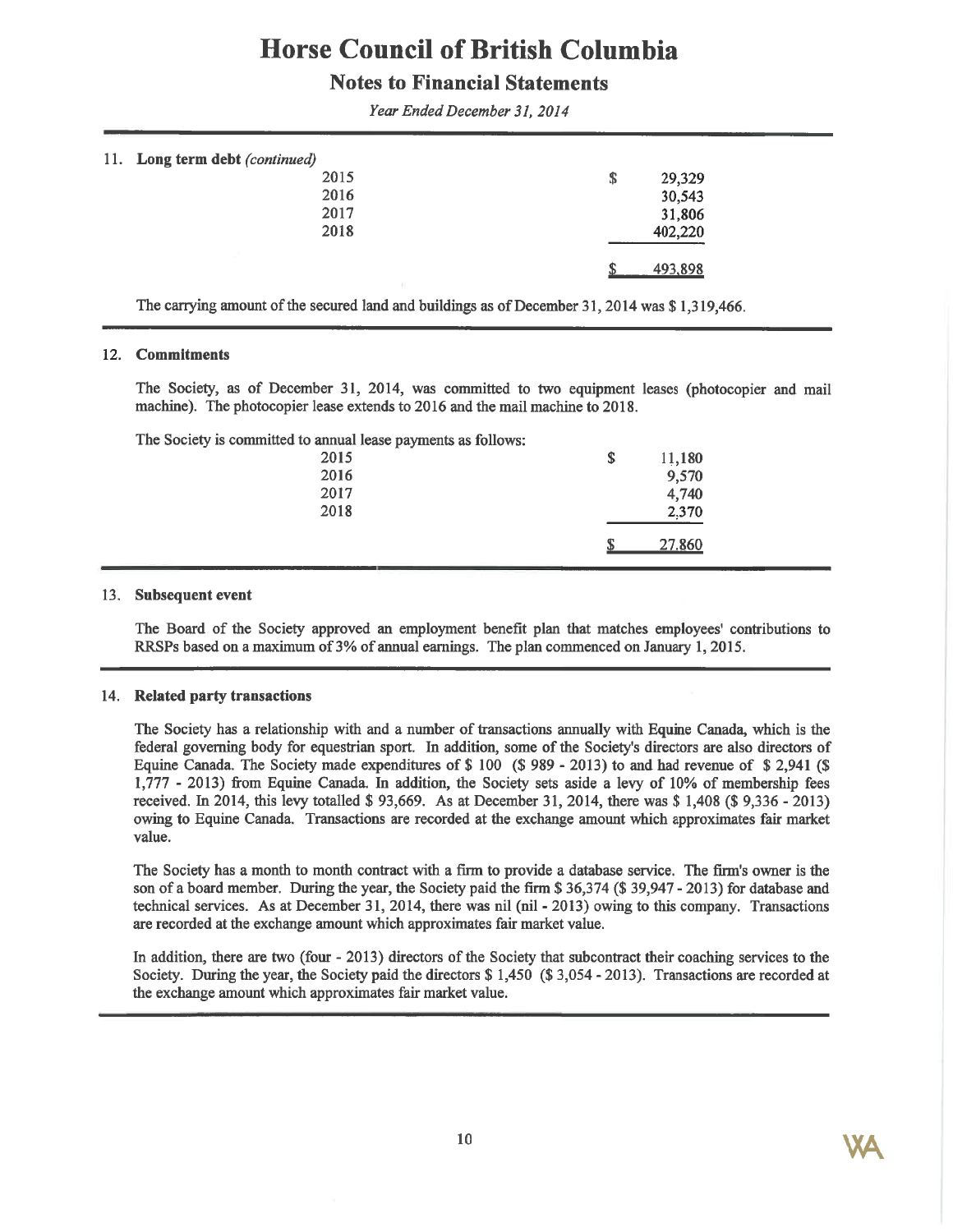## **Notes to Financial Statements**

Year Ended December 31, 2014

### 15. Non-monetary transaction

The Society has media contracts with six member commercial entities. In exchange for providing the businesses with a subscription service on its website, the Society receives free advertising in the members' publications. The Society has estimated that the value of that advertising for 2014 was approximately \$54,207  $(S63,000 - 2013)$ .

This non-monetary transaction meets one of the exceptions for fair market measurement in that it is an exchange of a service for a service in the same line of business to facilitate sales to customers other than the parties to the exchange. Accordingly, this transaction is measured at its carrying amount (i.e. the cost of the service given up), which is nil.

#### 16. Financial instruments

The Society is exposed to various risks through its financial instruments and has a comprehensive risk management framework to monitor, evaluate and manage these risks. The following analysis provides information about the Society's risk exposure and concentration as of December 31, 2014.

#### **Liquidity risk**

Liquidity risk is the risk that an entity will encounter difficulty in meeting obligations associated with financial liabilities. The Society is exposed to this risk mainly in respect of its receipt of funds from its customers and other related sources, long-term debt, and accounts payable.

#### Market risk

Market risk is the risk that the fair value or future cash flows of a financial instrument will fluctuate because of changes in market prices. Market risk comprises three types of risk: currency rate risk, interest rate risk and other price risk. Of these three risks, the Society is only exposed to interest rate risk.

#### Interest rate risk

Interest rate risk is the risk that the value of a financial instrument might be adversely affected by a change in the interest rates. In seeking to minimize the risks from interest rate fluctuations, the Society manages exposure through its normal operating and financing activities. The Society is not overly exposed to interest rate risk as its main source of financing (i.e. long term debt) has a fixed rate of interest.

### 17. Comparative figures

Some of the comparative figures have been reclassified to conform to the current year's presentation.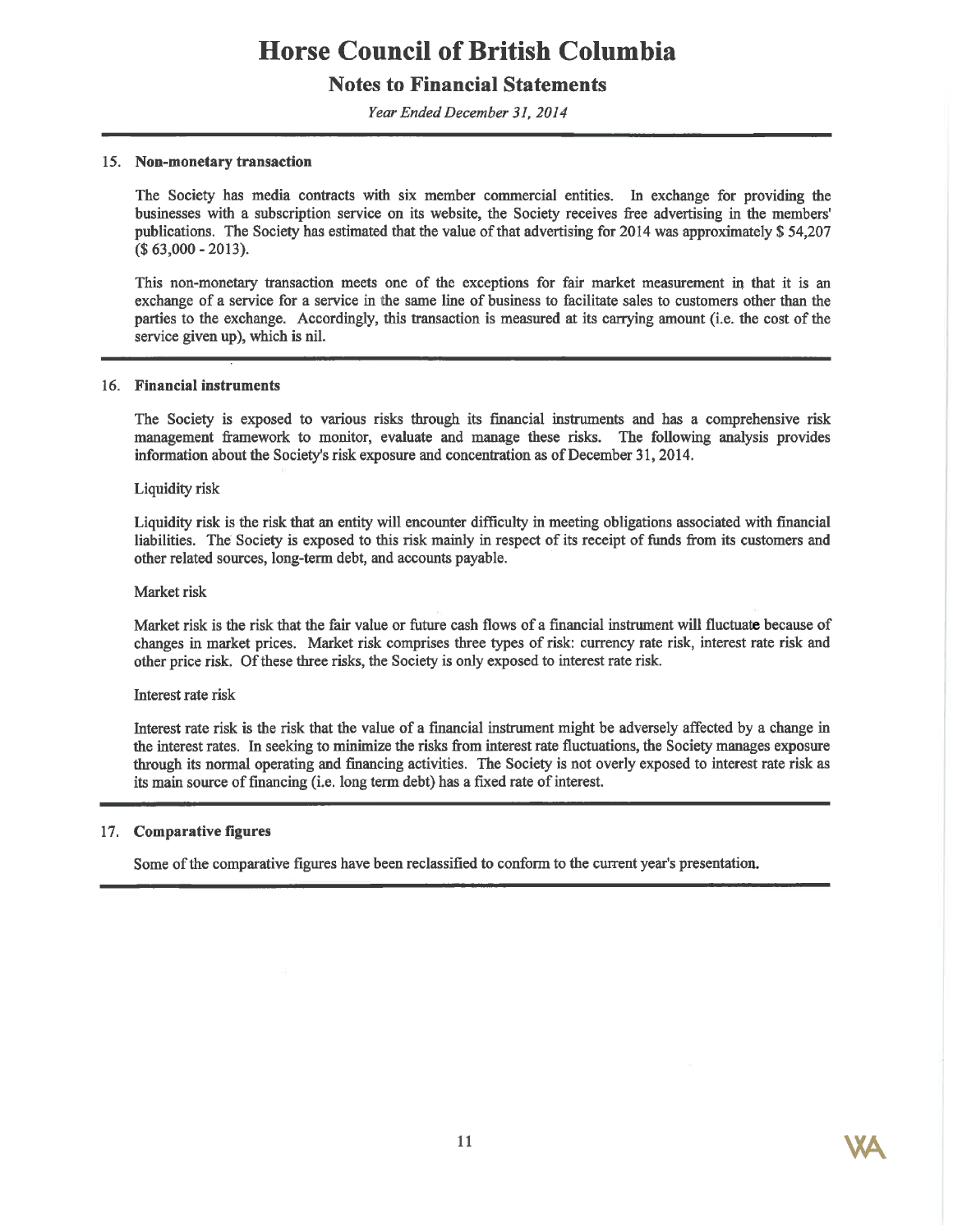# **Schedule of General Revenue and Expenses**

(Schedule 1)

 $\mathcal{R}^{\prime}$ 

**WA** 

Year Ended December 31, 2014

|                              |    | 2014      |    | 2013      |
|------------------------------|----|-----------|----|-----------|
| <b>Revenue</b>               |    |           |    |           |
| Administrative fees          | \$ | 2,695     | S  | 1,436     |
| Cost recovery                |    | 1,579     |    | 1,571     |
| Equine Canada levy           |    | 93,296    |    | 85,783    |
| Gaming                       |    |           |    | 60,659    |
| Interest revenue             |    | 11,404    |    | 5,609     |
| Memberships                  |    | 959,852   |    | 886,154   |
| Members optional insurance   |    | 129,885   |    | 104,695   |
| Miscellaneous revenue        |    | 14,462    |    |           |
| <b>Sport funding</b>         |    | 122,877   |    | 163,836   |
|                              | \$ | 1,336,050 | \$ | 1,309,743 |
| <b>Expenses</b>              |    |           |    |           |
| Athlete support              | \$ | 17,835    | \$ | 13,699    |
| Club grants                  |    | 48,121    |    | 40,250    |
| <b>Equine Canada levy</b>    |    | 93,669    |    | 85,779    |
| Equine Canada membership fee |    | 100       |    | 100       |
| Members insurance            |    | 166,485   |    | 161,378   |
| Members optional insurance   |    | 116,715   |    | 88,715    |
| Scholarships                 |    | 5,000     |    | .3,000    |
| Travel support               |    | 1,300     |    | 1,000     |
| Zone support                 |    | 22,024    |    | 21,503    |
|                              | S  | 471,249   | \$ | 415,424   |